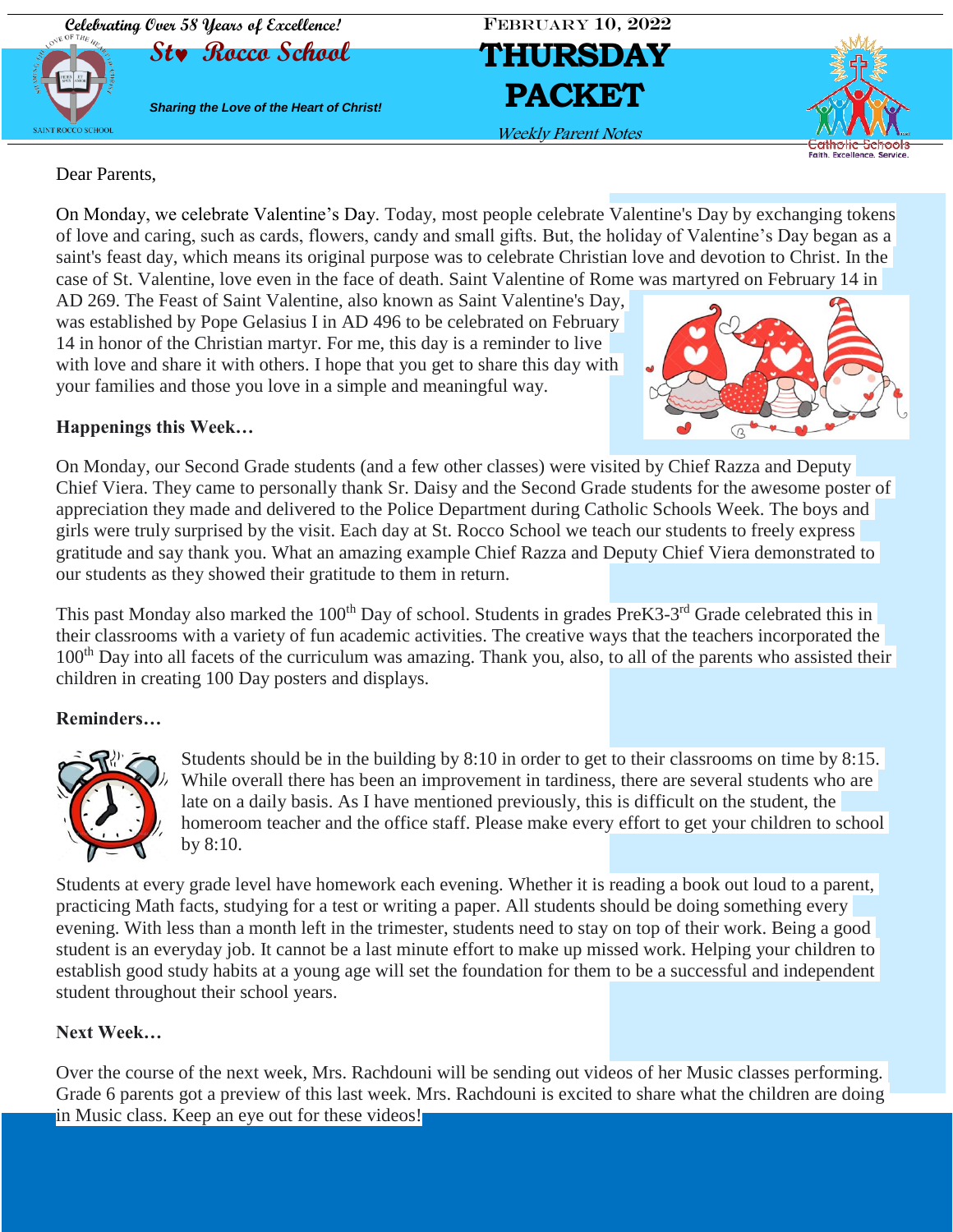

The Frist Friday Mass canceled last Friday has been rescheduled for Friday, February 18<sup>th</sup> at 8:45. This is the Fourth Grade Mass. After the Mass, both  $4<sup>th</sup>$  and  $5<sup>th</sup>$  Grades will be presenting their Virtue of the Month. All are welcome.

## **Coming Up…**

The Catholic Athletic League is looking to have both a Volleyball and Soccer league this Spring. I am hoping that St. Rocco School will be able to take part in both of these sports. Yesterday the students in grades 4-8 were asked to express their interest in joining these sports. For Grades 4 and 5, it is soccer. For grades 6-8, it is soccer and/or volleyball. After speaking with the students, it is clear that we have enough interested  $4<sup>th</sup>$  and  $5<sup>th</sup>$  Graders for a soccer team and enough Middle School students for a soccer team. There are also enough students to field both a  $7<sup>th</sup>$  and an  $8<sup>th</sup>$  Grade volleyball team. To have all of these teams, we will need parents to step up as coaches. If you are interested in coaching any of these teams, please call or email the office. There will be a training by the Catholic Athletic League to be a coach. The fee for this class will be paid by the school. Practices for both sports would begin in early April with the seasons' first games beginning April 25<sup>th</sup>.

Dance Class will be returning on Wednesday's beginning in March. This is exciting news for our K-Grade 4 students. Please see the attached flyer to register.



## **COVID Updates…**

Governor McKee's briefing yesterday addressed several changes in protocols for the state of Rhode Island. The one that is most forefront for schools is that of continuing to wear masks in schools. While the governor gave a date of March 4th for his Executive Order requiring masks in schools to be lifted, he also made it clear that districts would be given the freedom to make decisions in the best interest of their school. He also said that RIDOH and RIDE would be giving guidance over the next few weeks. Once this guidance is released, I will share with the St. Rocco community the safety measures that are best for our school moving forward. In the governor's words when asked about the timeframe, "I am waiting for RIDOH and RTIDE to release their recommendations for the state." And, as Dr. McDonald said when referencing the new guidance, "Let there be a little more calmness and kindness moving forward as we make these changes." I know that at St. Rocco's we always strive to proceed with both calmness and kindness.

I wish you and your families a safe and peaceful week.

Respectfully,

Regina M. Hand





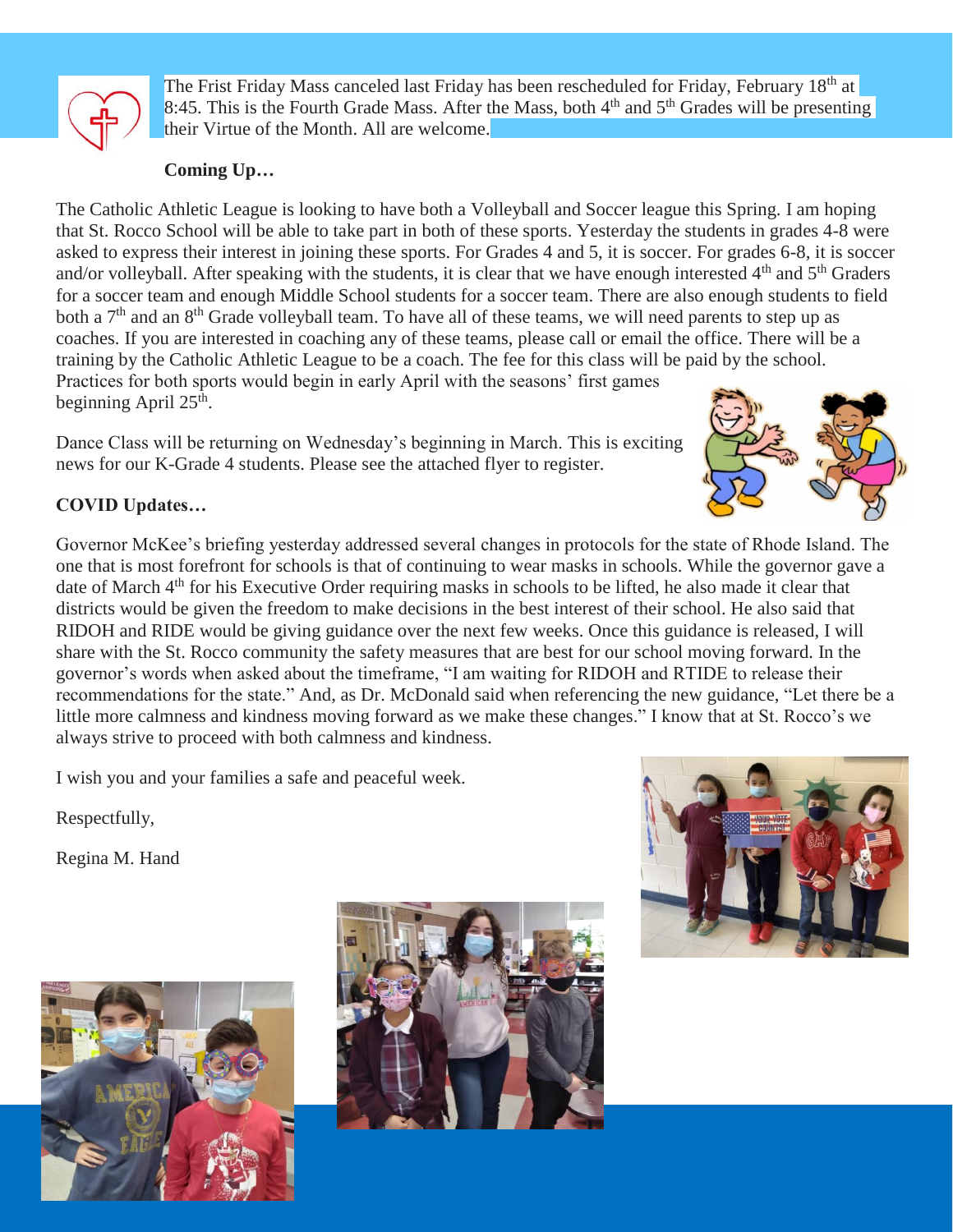# Important Information

### I Re-registration appointments are still on-going. If you have any questions please feel free to reach out to the School Office at 401-944-2993 or office@stroccoschool.org

St. Rocco School is accepting applications for the 2022-2023 school year. Please encourage family and friends to visit our school. "Word of mouth" is the best way to spread the good news about us. Don't forget about our REFERRAL PROGRAM! Please check the website for details. For more than 58 years, St. Rocco has had the distinction and reputation of educating the whole child; spiritually, educationally and socially. We are proud of our accomplishments and we continue to strive to greatness for our students!



ı

Pro-Life Baby Shower –Thank you to all those who have contributed thus far. The response has been overwhelming! Collection continues until February Recess! All items and donations collected will go toward the Gabriel Project sponsored by the Diocese of Providence for young mothers who chose life for their baby! We thank you in advanced for your generosity. Please refer to the flyer posted on the school website.

Financial Aid -Applications for financial aid for the 2022-2023 school year have started. You can apply by going on to the FACTS management website. In addition, in order to receive parishioner rate for the 2022-2023 school year, you must have contributed \$250.00 to St. Rocco Church by *December 31, 2021* to receive parishioner rate

Spring Sports – If you would like to volunteer to coach our soccer or volleyball teams this Spring, please contact the office.



Star Testing – The results from your child(ren) Star Testing is being sent home today.

Dress Down Day – Tomorrow (Friday) February 11<sup>th</sup> is a \$1.00 donation dress down day for "Keep the Heat On". Please show your support by wearing the color red.



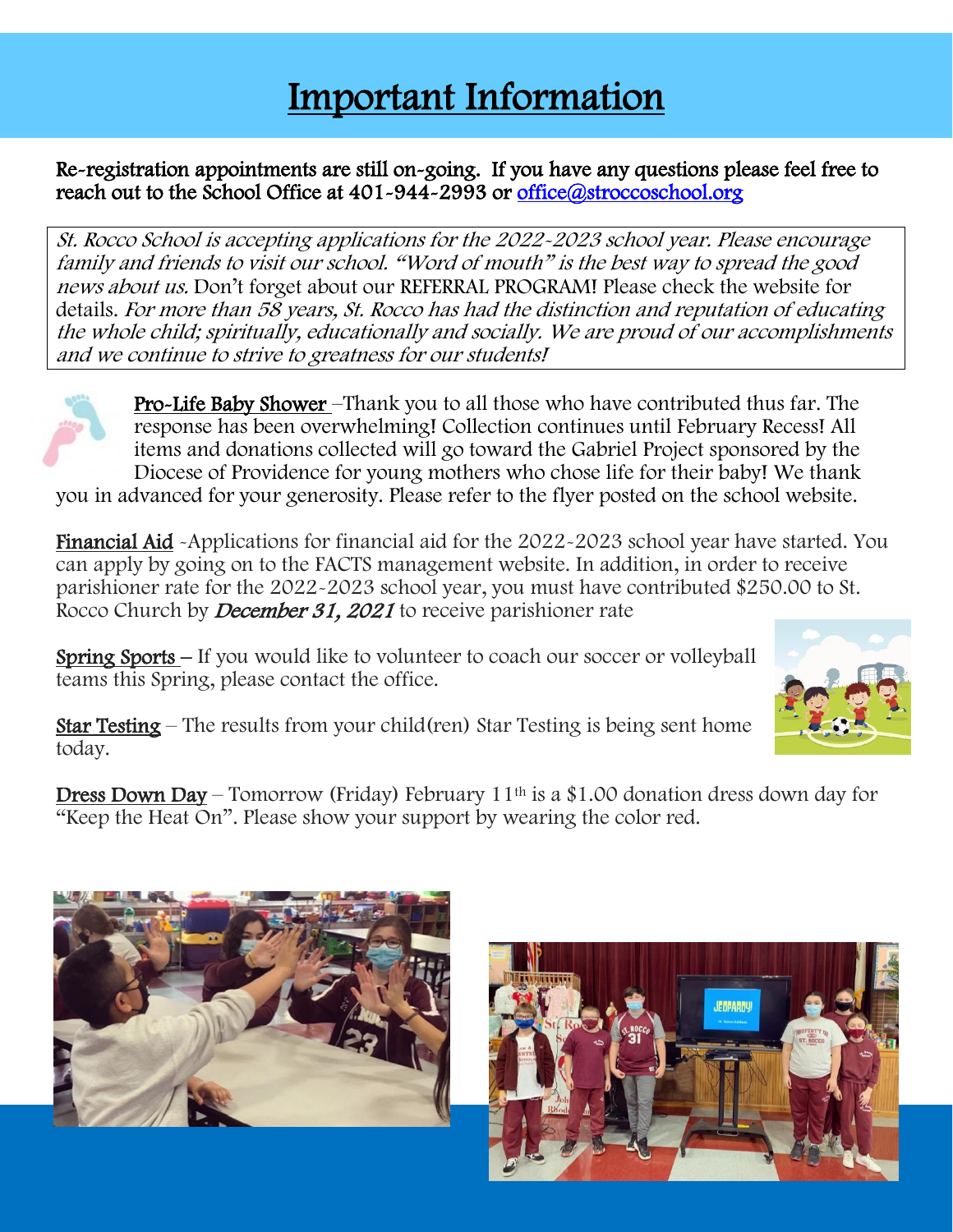# Classroom News ~ Kindergarten ~ Miss Califano



We are *very* busy in Kindergarten! In Reading, we are working hard on our sight words. We can spot sight words in bigger words and sound out words we don't know yet. We are practicing fluency by reading at just the right pace.

In Writing, we can write sentences independently. We can use proper grammar and punctuation to make sure our sentences make sense!

In Math, we can count up to 100 by 10s independently and 5s with some help. We can identify numbers up to 100 and know how to write them. We can read graphs by using tallies or objects and identify the greatest, least, median and mode of our graphs.



Last week, we celebrated Catholic Schools Week and talked about why Saint Rocco School is so special! We made cross necklaces and showed them off at our parade! We drew pictures and wrote about why we love our school so much. We enjoyed dressing up for career day and talking about our future jobs.